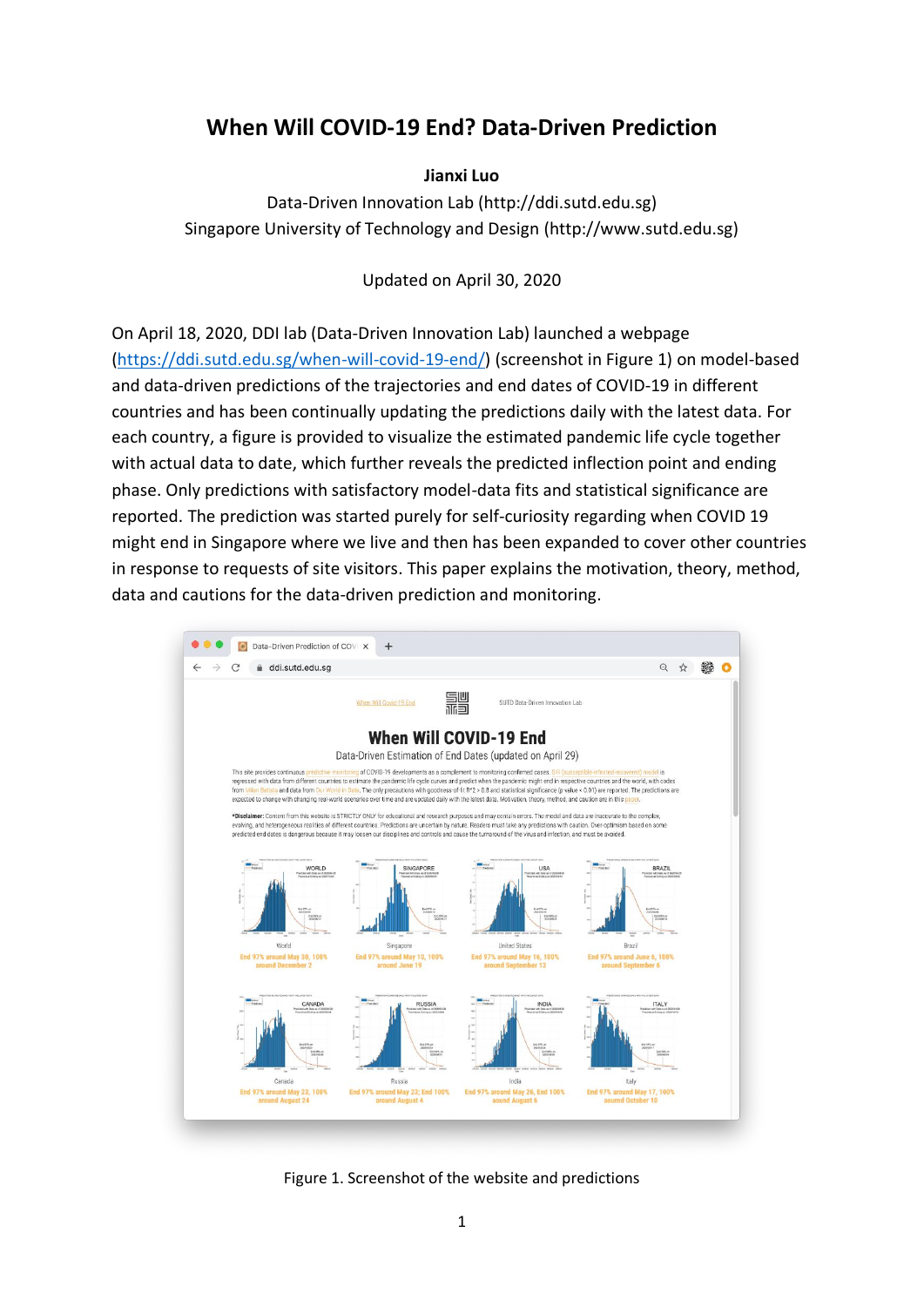# **Motivation**

All of us around the world today naturally want to know when the COVID-19 pandemic will end. Estimating the end dates has been subconscious for most people as it is mentally needed and essential part of planning during the COVID-19 pandemic, but also naturally difficult to be done well due the uncertainty of future as a result of the complex, dynamic and heterogenous nature of the world. Meanwhile, our existing knowledge of historical pandemic process patterns and the continually accumulating data of the current pandemic make it possible to take a model-based and data-driven approach to objective predictions of the end dates of COVID-19 and also continually update the predictions as it evolves and generates more data. Such "predictive monitoring", i.e., the continual monitoring of predicted likely future events, such as the ending of the ongoing pandemic, using the latest data generated daily, might be able to reduce the anxiety from the blindness of future, gauge over-pessimism or over-optimism, stimulate pre-cautionary or pro-active actions, and make our planning, decisions, behaviours and mentality at the present moment more "future-informed". In contrast, most monitoring practices today focus on reporting actual cases of infection, recovery and death every day, which guides reactive and passive policies and actions, such as locking down a city only when many infections have been reported.

#### **Theory and Methodology**

The evolution of COVID-19 is not completely random. Like other pandemics, it follows a life cycle pattern from the outbreak to the acceleration phase, inflection point, deacceleration phase and eventual ending. Such a life cycle is the result of the adaptive and countering behaviours of agents including individuals (avoiding physical contact) and governments (locking down cities) as well as the natural limitations of the virus and our ecosystem. However, the pandemic life cycles vary by countries, and different countries might be in different phases of the life cycles at a same point in time. For instance, on April 21, in Singapore, Prime Minister Hsien-Loong Lee announced the extension of circuit breaker to June 1 in response to the spikes of COVID-19 cases, on the same day when Prime Minister Giuseppe Conte announced Italy's plan to reopen from May 4. Theoretically speaking, such decisions and planning can be rationalized by well knowing where our own country (together with other countries and the world as a whole) is in its own pandemic life cycle, when the turning point is coming if it has yet come, and most importantly when the pandemic will end. The basis for such actionable estimation is the pandemic's life cycle.

The pandemic life cycle pattern is expected to appear as a S-shape curve when one plots the accumulative count of infection cases over time or equivalently as a "bell-shape" curve of the daily counts over time (see examples in Figure 2). Note that the bell here is not expected to be symmetrical with no expectation of a normal distribution. Such patterns as well as the underlying dynamics have been well studied in various domains including population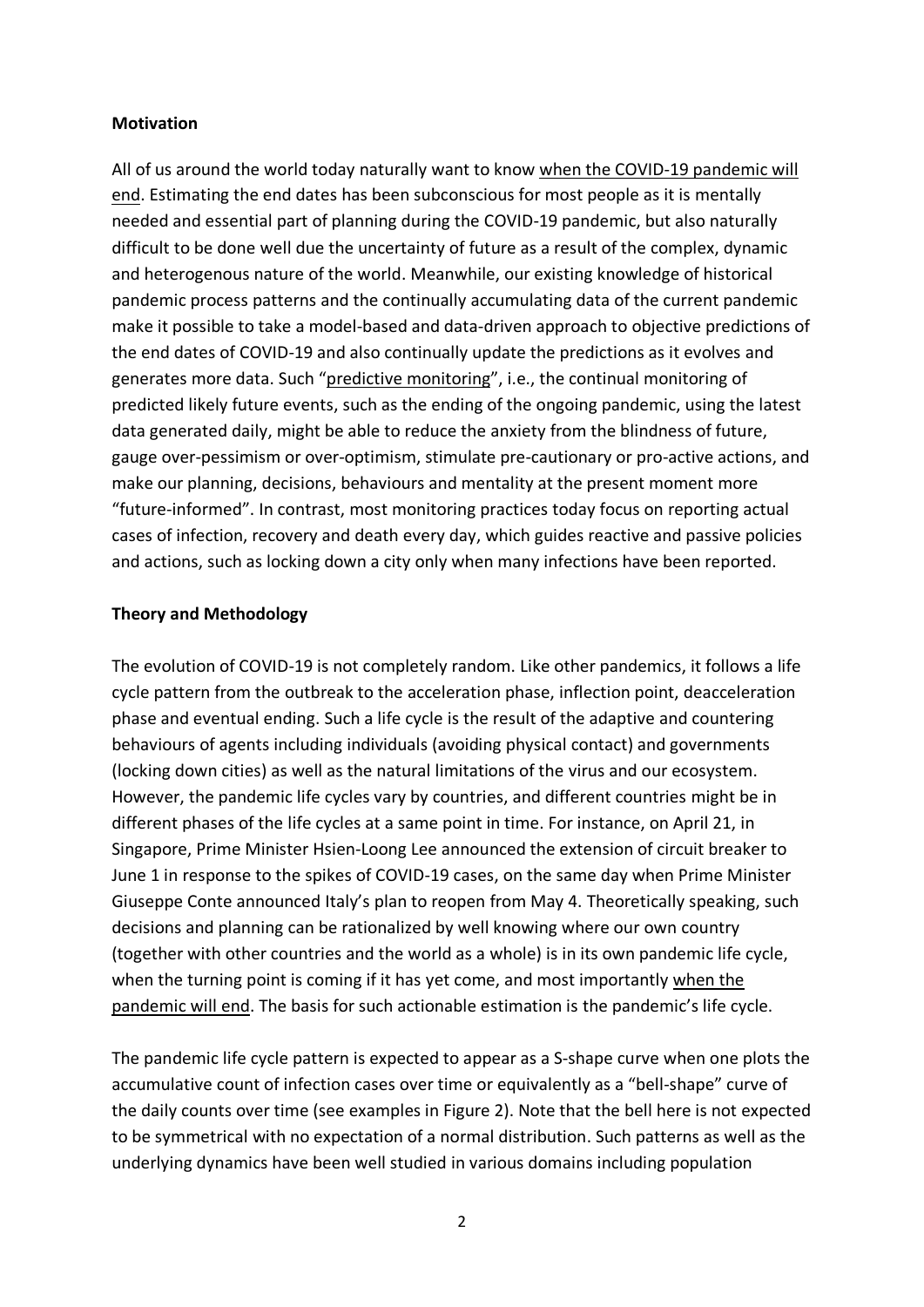growth, diffusion of new technologies and infectious diseases, and have theoretically established mathematical models, including the logistic model that describes a general life cycle phenomenon (such as population growth) and the SIR (susceptible-infectedrecovered) model that describes the dynamic process of the spread of infectious diseases. The context-specific and explainable SIR model is employed here. In this paper we will not repeat giving the details of the SIR model, which can be easily found in many mathematics textbooks and on internet. The model incorporates two main parameters, whose values determine the shape of a specific life cycle curve. The model parameters for a country can be regressed based on actual data from the country. In this case, only the regressions with satisfactory goodness-of-fit as measured by R^2 greater than 0.8 and statistical significance as measured by p-value lower than 0.001 are accepted and reported.



Figure 2. Model-Based Data-Driven Estimation of COVID-19 Life Cycle, Turning and Ending Dates for Singapore and Italy as of April 21 versus April 28, 2020

To estimate the pandemic life cycle, daily updated COVID-19 data from Our World in Data <sup>1</sup> are used to regress the SIR model of COVID-19 using open-source codes from Milan Batista <sup>2</sup>. Regression is run for individual countries and updated daily with the newest data. The

<sup>[1]</sup> Our World in Data.<https://github.com/owid/covid-19-data/tree/master/public/data>

<sup>[2]</sup> Milan Batista[. https://www.mathworks.com/matlabcentral/fileexchange/74658-fitviruscovid19.](https://www.mathworks.com/matlabcentral/fileexchange/74658-fitviruscovid19)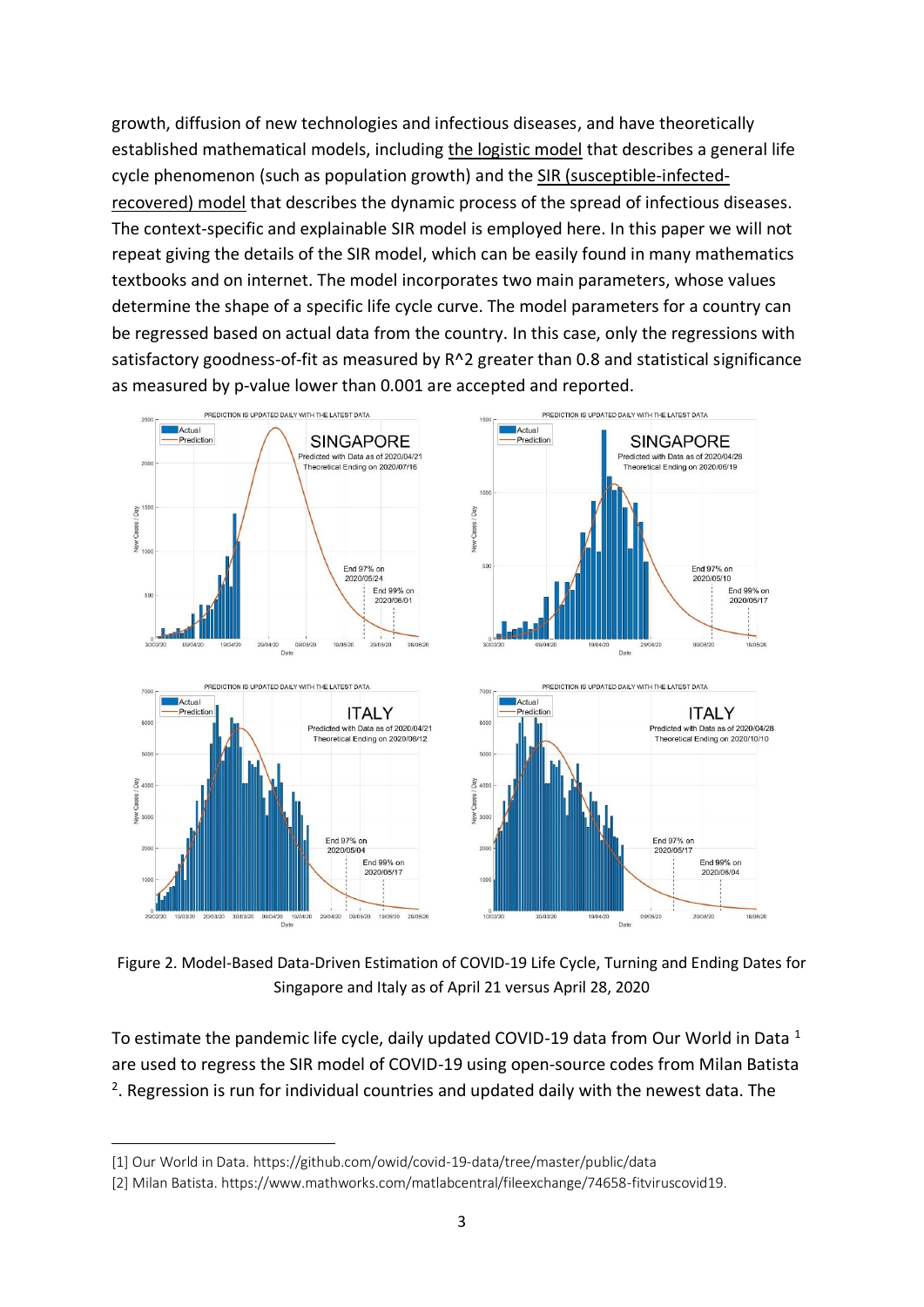regressed model is used to estimate the full pandemic life cycle and plot the life cycle curve. The initial segment of the curve is fitted with the data to date and the remaining segment of the curve is predicted. With the estimated full life cycle curve (see examples in Figure 2), one can easily observe which phase of the pandemic life cycle a specific country is in (with actual data plotted together), when the inflection point (the peak in the bell-shape curve) is coming (for the interests of the countries still in the accelerating phase), and when the pandemic will end (for the interests of all countries).

The inflection point is specific and appears as the peak in the bell-shape curve. However, estimating the "ending date" is not straight-forward and may be done differently for different considerations. Most theoretically, one can define the end date as the day with the last infection case of the pandemic, and thus operationalize the estimation of the end date as the day with the last predicted infection at the right most end of the estimated pandemic life cycle curve. However, practically, estimation of the theoretical ending might not be useful to provide guidance for the planning of activities of governments, companies and individuals. One might consider an early date when predominately most predicted infections (indicated by the regressed pandemic life cycle curve) have been actualized and only a small portion of the total predicted epidemic population is left. The total predicted infection population size is the area under the curve. Our current predictions provide the following three alternative estimates of end dates in the order of conservativeness.

- The date to reach the last expected case;
- The date to reach 99% of the total expected cases;
- The date to reach 97% of the total expected cases.

In any case, specifying an end date is arbitrary in nature. With uncertainty and flexibility in mind, one may simply just exploit the estimated life cycle curve, especially its right most tail segment, to screen and sense when the pandemic gradually vanishes to which extent.

It is noteworthy that the bell-shape curve is chosen to visualize the life cycle because it allows easy detection of the inflection point as the peak of the curve to distinguish countries in acceleration and deacceleration phases. For instance, Figure 2 visually reveals on April 21 Singapore was still in its acceleration phase, whereas Italy has passed its inflection point. And the estimated turning date for Singapore would be May 1. However, as of April 28, Singapore has already past its inflection point, earlier than the turning date predicted on 21 April. In contrast, from April 21 to 28, the curve of Italy is slightly lifted, and the updated predictions for Italy suggest consistently later 97%, 99% and 100% ending dates

Such changes shown in the monitored predictions may reveal the effects of the recently strengthened measures of the Singapore government and more cautions of the local citizen from PM Lee's announcement of circuit breaker extension on 21 April, and may result from the slightly relaxed government control measures and human behaviours in Italy in the past week. These examples here show the importance of predictive monitoring or continually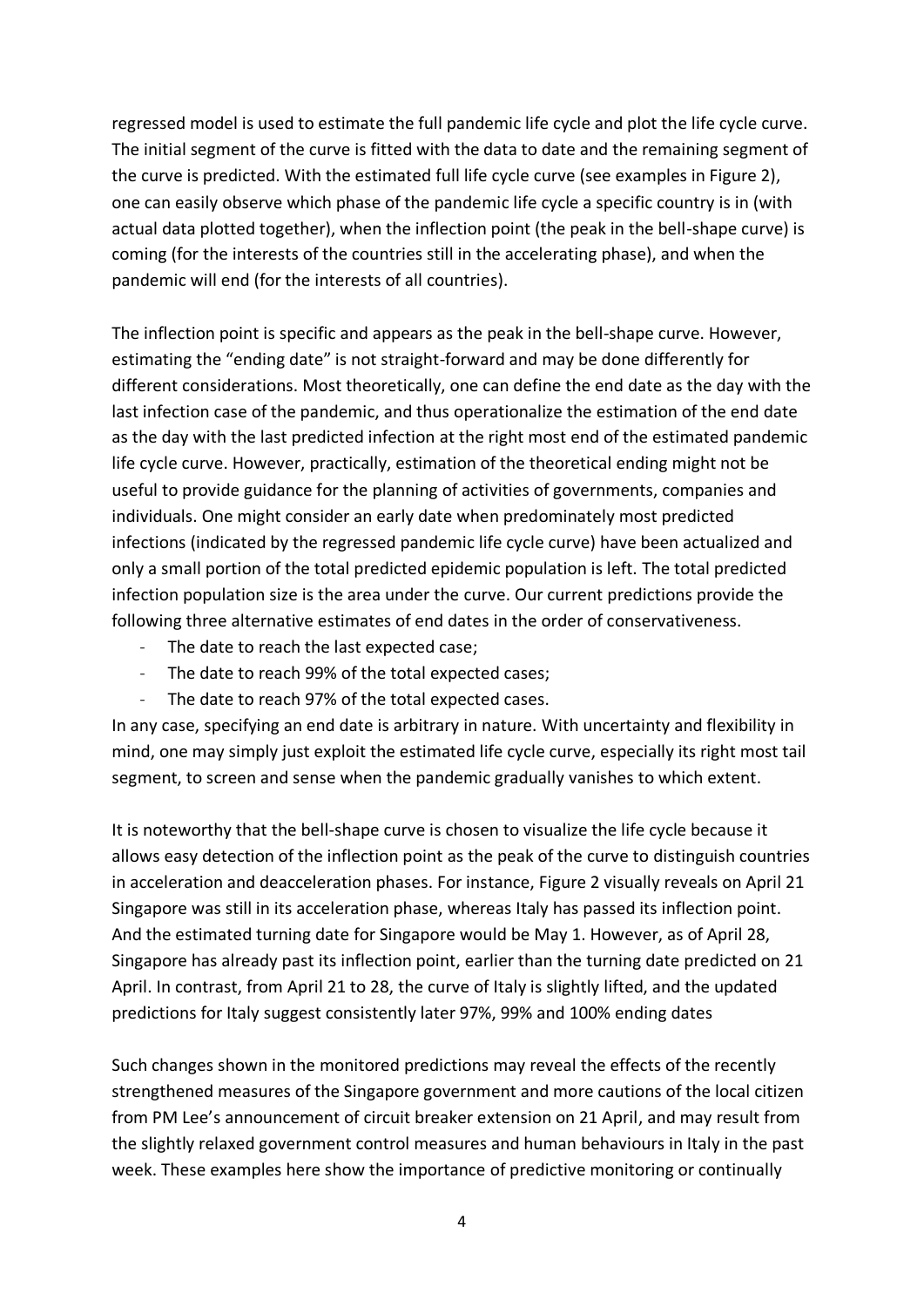monitoring predictions to reflect and evaluate the dynamic real-world scenarios in real time. It also allows estimation of the uncertainty or stability of the predictions themselves as a result of the underlying real-world scenarios. Predictive monitoring differs from making a one-shot prediction and then waiting to later see if it is correct (and thus better addresses uncertainty) and differs from the monitoring of actual cases every day.

# **Caution**

Predictive monitoring for each country should be read together with what are happening in the real world and government policy changes. For instance, Singapore government's strengthened restrictions in April may have bended its curve earlier than the previously predicted ones, and the early relaxation of social distancing and lockdown in Italy and Germany might increase infection rates and thus delay the pandemic ending as predicted now. Also, the predictive monitoring of a country should not be read in isolation, but together with the predictions and real time situations of other countries. No country is in isolation in the world today. The monitoring and control of one country must be coupled with the monitoring and control of other countries.

For example, while the predictive monitoring shows the pandemic has "theoretically" ended in China, South Korea and Australia (despite a small number of domestic cases reported daily), it also shows the world will still suffer till the end of 2020 if we remain in our present trajectories of government policies and individual behaviours and without medical cures and vaccines for COVID-19. Therefore, the government of China, South Korea and Australia may not want to open their international ports so soon and lift the domestic restrictions so quickly, until the pandemic nears its end in the world as whole. Although it is the time for all of us to isolate and distance physically from each other, it is also the time that needs more sharing of data, information and knowledge and more close coordination. This is part of the motivation for the DDI COVID-19 prediction site.

Because of the complex, dynamic and heterogenous realities in different countries, the curve, inflection and end dates must be continuously re-estimated with the newest data from official channels every day. That is, the predictions themselves are also needed to be monitored over time, in addition to monitoring the actual cases. Especially, for countries that are still early in their own pandemic life cycles, the prediction of the rest of the curve, inflection point and ending dates will be more teasing and potentially valuable if done properly, but also less relevant to the "real future" to come given that the actual data only cover a smaller and early portion of the total life cycle. By contrast, for countries that have passed their inflection points and been approaching ending phases, prediction is expected to be more accurate because it is based on data covering more different phases of the life cycle, but also less useful. In such cases, the estimations are more about explaining the history and less about predicting the future. For those countries, a new epidemic wave

5